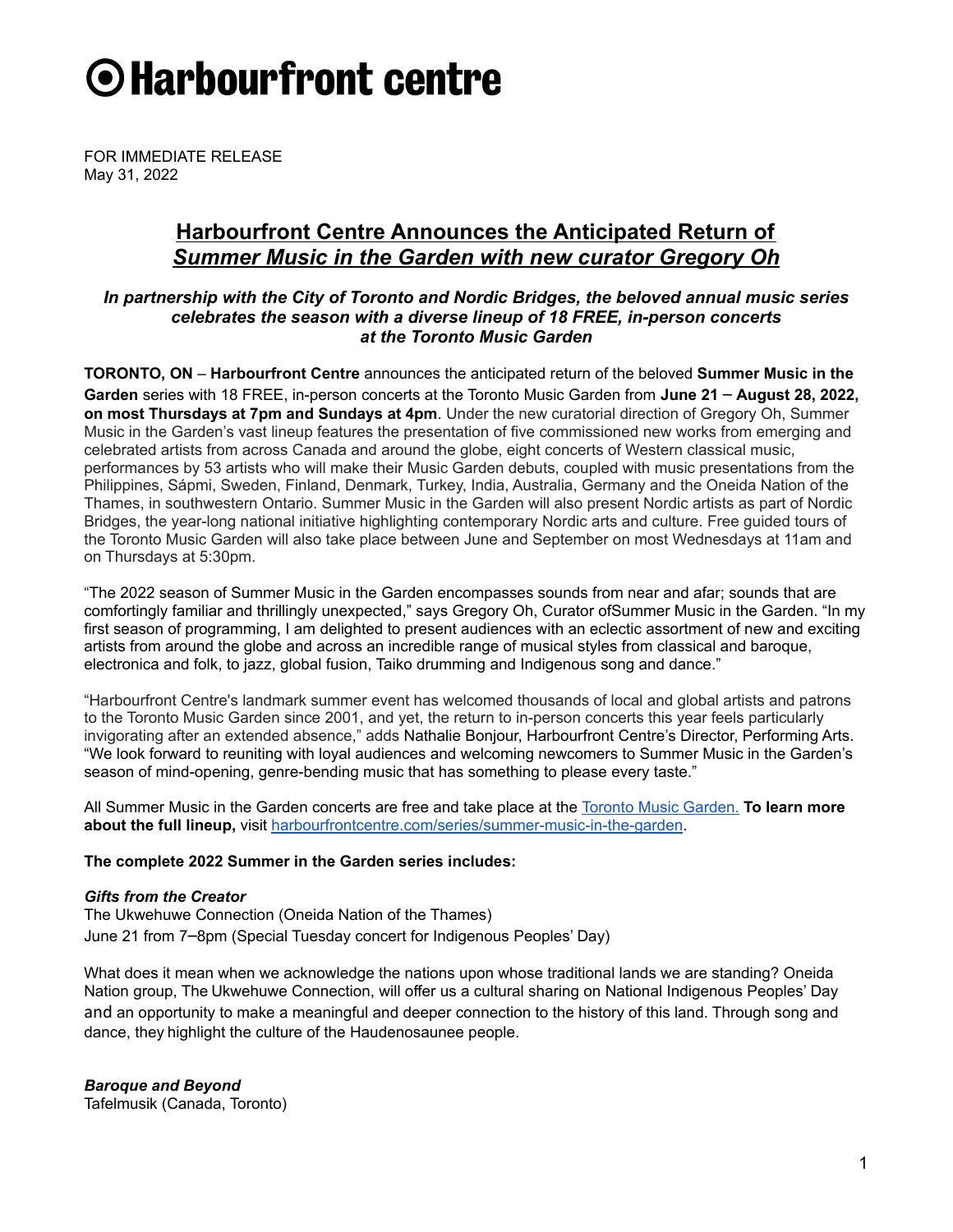June 26 from 4–5pm

Experience the beauty of the music of the past with this intimate chamber concert featuring members of the Tafelmusik Orchestra.This program, presented with introductions from the musicians, features music connected to Tafelmusik's Music Director Emerita Jeanne Lamon, who passed away in June 2021.

## *Raging for Change*

Raging Asian Womxn Taiko Drummers (Canada, Toronto) June 30 from 7–8pm

Formed in 1998, Raging Asian Womxn Taiko Drummers (RAW) carry on the diasporic Taiko tradition that grew out of Asian American and Asian Canadian mobilization in the '60s and '70s. One of the few all-Asian, all-womxn Taiko drumming groups in the world, RAW exists as a critical response and challenge to both systemic and internalized oppression. RAW plays large Taiko drums as creative resistance for social change, carving space for self-expression, education and community building.

## *Kulintang*

Pantayo (Canada, Toronto) July 3 from 4–5pm

Pantayo is an all-women kulintang ensemble. They combine percussive metallophones and drums from the kulintang tradition of Southern Philippines with electronic and synth-based grooves. The result is thoroughly original and completely captivating sounds transformed through the lived experiences of queer diasporic Filipinas.

# *Yoiking and Grooving* **- Includes a World Premiere**

**Nordic spotlight, part of Nordic Bridges** VILDÁ **(**Sápmi) July 7 from 7–8pm

VILDÁ is an original blend of Indigenous Sámi yoiks, grooving rhythms and improvisation. Inspired by the Sámi people's connection to nature, pop music and Finnish folk tradition, the result is a unique dialogue that takes the listener on a fascinating journey to the Sámi land and the vast landscapes under the arctic hills and frosty winds.

VILDÁ's debut album *Vildaluodda* - Wildprint (Bafe's Factory, 2019) has gained great reviews internationally and was listed as one of the best albums of 2019 by *Songlines* magazine. Since then, the band has toured in Scandinavia, Canada, Spain, the UK, France and Bulgaria.

# *Métis Voices* **- Includes a World Premiere**

Rebecca Cuddy with the Wood and Wire Quartet (Canada, Ontario)

July 10 from 4–5pm

This program explores manifestations of Métis identity from the early 1800s to the present. Mezzo-soprano Rebecca Cuddy and the Wood and Wire Quartet perform music by T. Patrick Carrabré, Ian Cusson and Neil Weisensel, charting the complex challenges the Métis face in their struggle for recognition as a unique people.

*Kongero Folk'Appella* **- Includes a World Premiere Nordic spotlight, part of Nordic Bridges** Kongero (Sweden) July 14 from 7–8pm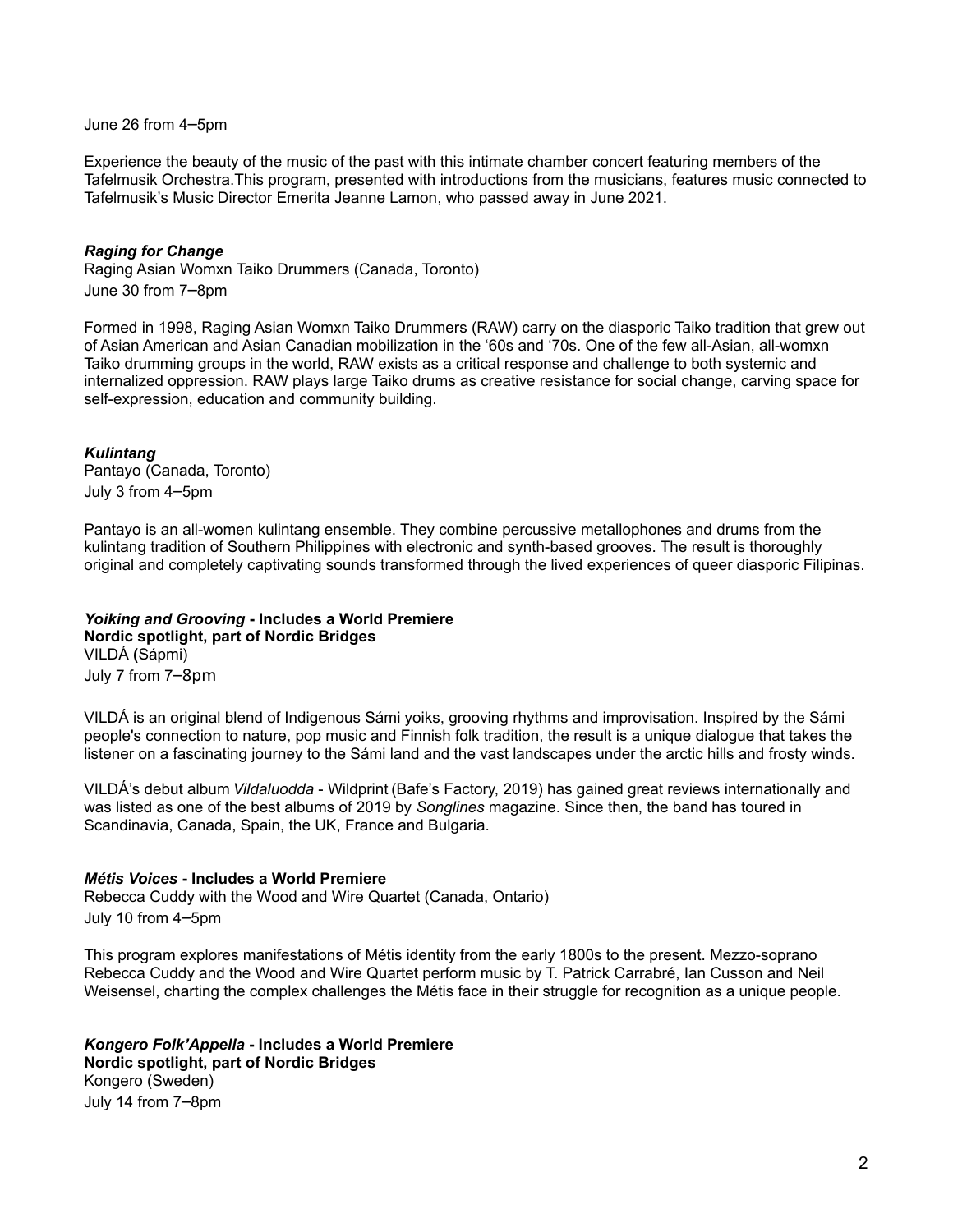With their voices moving together in tight harmony or intertwining in a whirling tempo, the highly acclaimed "Folk'appella" vocal group, Kongero, draws traditional Swedish music out of the past and into the present, taking the listener on a fabulous Scandinavian folk musical journey. Offering blue notes and an astonishing vocal polyphony, the sound is groovy, powerful and intimate.

### *The Plight of Small Wonders* **- Includes a World Premiere**

Penderecki String Quartet (Canada, Waterloo) July 21 from 4–5pm

Experience great quartet music from the past 400 years from one of Canada's most celebrated chamber ensembles. This concert of Penderecki String Quartet (PSW) gems includes the premiere of acclaimed Toronto composer Alice Ho's new work "The Plight of Small Wonders," the JUNO award-winning "Lament in the Trampled Garden" by Marjan Mozetich, as well as Krysztof Penderecki's mercurial final string quartet.

#### *The Tuning of the World: Celebrating R. Murray Schafer*

The Rosebud Quartet: Sanya Eng, Stuart Laughton (Ontario, Canada) and Christian Bök (Australia). July 24 from 4–5pm

When R. Murray Schafer passed away in 2021, Canada arguably lost its most important composer. His music and thoughts, ideas and writings proved to be infectious, transformative, dangerous, sacred, irreverent and breathtaking. Friends, new and old, gather to lift his sounds from the ground into the air and across the water.

#### *Castles in the Sand*

Angela Schwarzkopf with Kaili Maimets (Canada, Toronto) July 28 from 7–8pm

Angela Schwarzkopf weaves storytelling and lyricism into the ringing strings of her harp. She commences the program with selections from her 2020 classical music JUNO award-winning album, *detach*, including Kevin Lau's *Castles in the Sand*. For the second part of the program, she will be joined by the silvery murmurs of flautist Kaili Maimets, with whom she forms The Topaz Duo. They will play selections from their recently released album, *lumena*.

# *Waltzes, Tangos, and a Minuet*

Bryan Cheng (Canada, Ottawa) August 4 from 7–8pm

The 24-year-old cellist Bryan Cheng is fast-becoming internationally renowned, having already won second prize and Audience Choice at the Geneva International Music Competition. His Toronto solo recital debut includes an energetic program that pays homage to the magical intersection of music, dance and nature that is the Music Garden. Cheng will perform masterworks and rarely-heard gems through the voice of the prized 'Bonjour' Stradivarius cello from the year 1696 (on loan from the Canada Council for the Arts Musical Instrument Bank) of the cello repertoire, spanning four continents and three centuries. The program will culminate in Johann Sebastian Bach's "Suite No. 1 for Solo Cello," the piece that inspired Yo-Yo Ma to create the Toronto Music Garden in 1999.

# *Stretching Out* Allison Au Trio (Canada, Toronto) August 7 from 4–5pm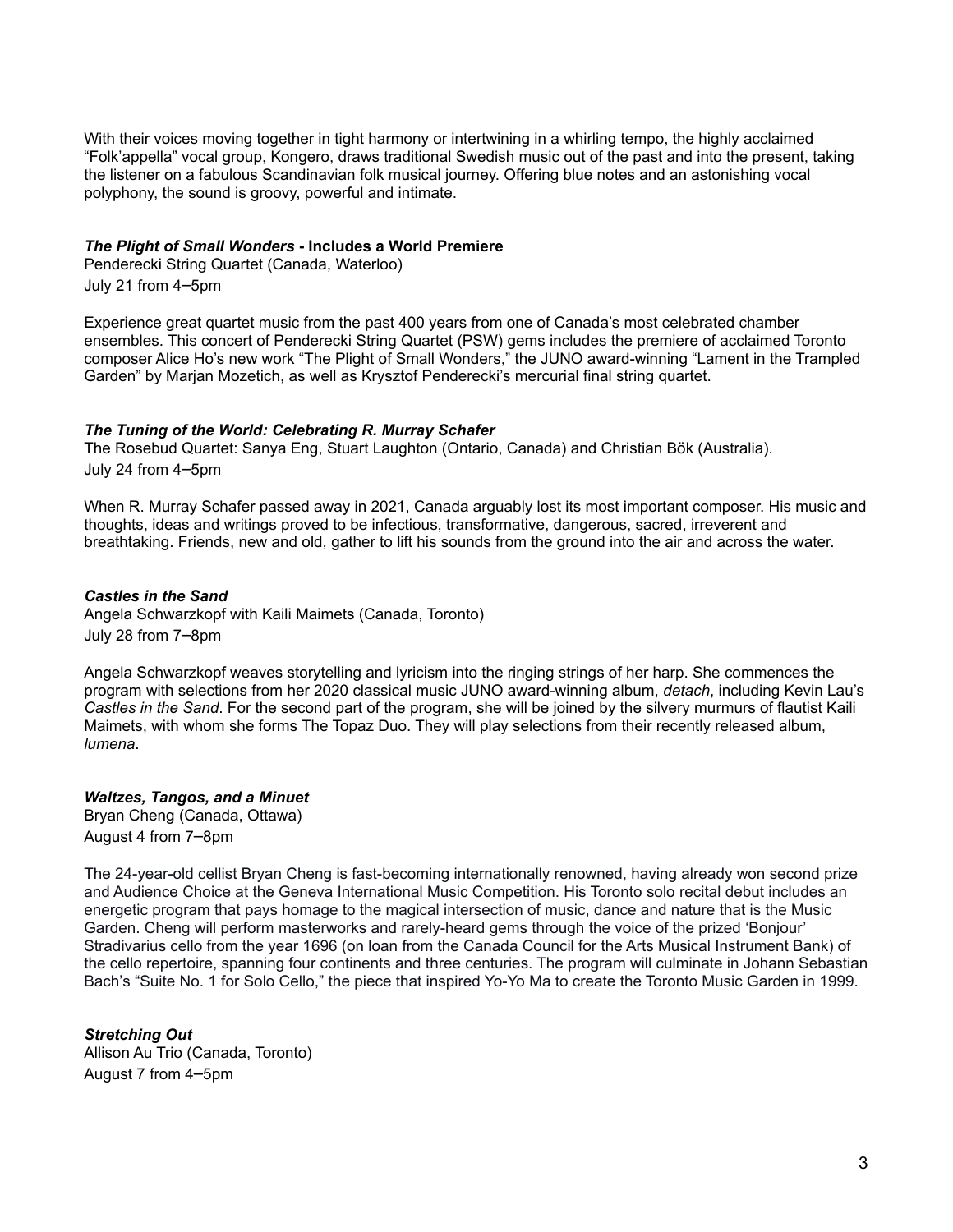Allison Au is a JUNO award-winning saxophonist, composer and arranger. Winner of the 2017 Montreal Jazz Festival TD Grand Prix de Jazz, the 2017 Halifax Jazz Festival Sting Ray Rising Star Award and a 2017 Finalist for Toronto Arts Foundation Emerging Jazz Artist Award, Au was also recognized by *SFJAZZ*'s 2018 list of "10 Rising Instrumentalists You Should Know."

This performance showcases Allison Au (alto saxophone) in a paired down and intimate musical setting. Featuring Dan Fortin (bass) and Ernesto Cervini (drums), the trio will perform a repertoire of curated original compositions and standard jazz classics.

## *To the Power of Two* **- Includes a World Premiere Nordic Spotlight, part of Nordic Bridges**

VC2 (Canada, Toronto. Jakob Kullberg is Danish) August 11 from 7–8pm

With their fresh approach and willingness to try anything (twice), the VC2 cello duo presents a program of 21st-century works, including music by Kelly-Marie Murphy (*Final Glimpse*, previously commissioned by Harbourfront Centre in 2019), Kati Agocs, Chris Paul Harman and a brand new Harbourfront Centre commission by Danish cellist/composer Jakob Kullberg (a **Nordic Spotlight**).

# *Shaped by Music*

Quatuor Despax (Canada, Quebec) August 14 from 4–5pm

This all-sibling quartet from Quebec takes us through some of the music that brought them together, shaped them and made them the musical force they are today. The program will finish with the piece that their late father, the conductor and composer Emmanuel Despax, wrote for them in 2005.

## *Spinning Antiquity*

Turkwaz (Canada, Toronto) August 18 from 7–8pm

From mysterious Sufi devotional love songs to Arabic verses, Turkish folk tunes, and rousing Thracian dance music, each of the four members of Turkwaz bring their distinct vocals, instruments and unique cultural experiences. The love and respect for the traditions they draw from are evident, but they are not afraid to arrange the tunes in new and unexpected ways to give them a fresh spin.

## *Musical Masala*

Autorickshaw with Trichy Sankaran (Canada, Toronto) August 21 from 4–5pm

Autorickshaw is a three-time JUNO-nominated genre-bending, post-fusion powerhouse renowned for its blend of Indian classical music, jazz, pop and live-looping technology. Celebrating the musical life and legacy of master drummer Trichy Sankaran, Autorickshaw Trio presents a program of world-fusion music with deep roots in India alongside the master drummer himself. Their unique sound showcases the sultry, sophisticated vocals of Suba Sankaran, anchored by the rapid-fire bass lines and beatboxing of Dylan Bell over a bed of intense tabla grooves by Ed Hanley. The group's distinctive sound could only come from musicians with deep roots in India and the West. The group has toured Canada, the US, the UK, Europe, Nepal and India.

# *Mirrored Glass*

Taktus (Canada, Toronto)